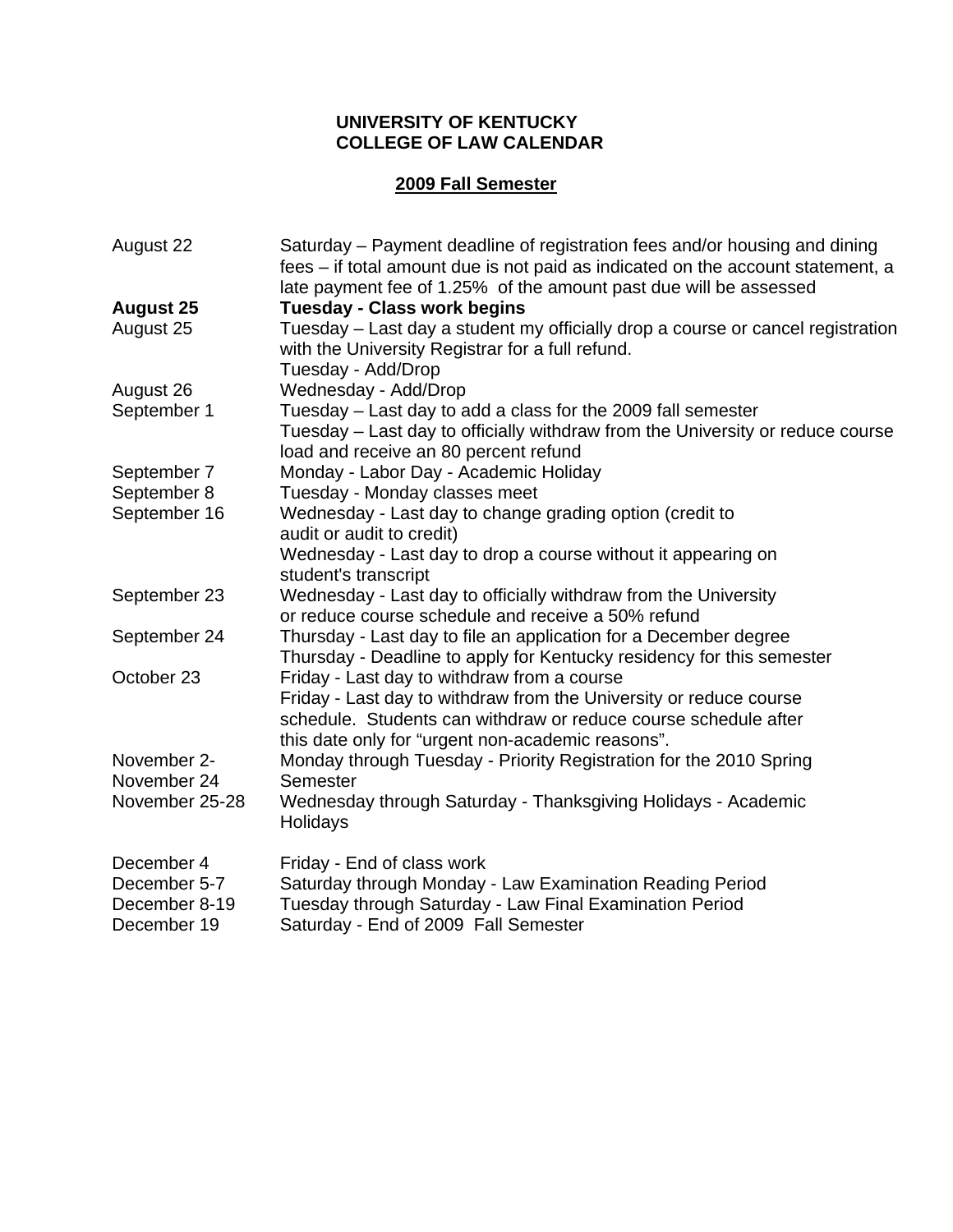#### **UNIVERSITY OF KENTUCKY COLLEGE OF LAW CALENDAR**

# **2010 Spring Semester**

| January 11     | Monday - Class work begins                                                                                                                                                                                                             |
|----------------|----------------------------------------------------------------------------------------------------------------------------------------------------------------------------------------------------------------------------------------|
| January 11     | Monday - Add/Drop                                                                                                                                                                                                                      |
| January 12     | Tuesday - Last day a student may officially drop a course or<br>cancel registration with the University Registrar for a full<br>refund of fees                                                                                         |
| January 18     | Monday - Martin Luther King Birthday - Academic Holiday                                                                                                                                                                                |
| January 20     | Wednesday - Last day to add a class for the 2010 Spring<br>Semester                                                                                                                                                                    |
|                | Wednesday - Last day to officially withdraw from the<br>University or reduce course load and receive an 80 percent<br>Refund                                                                                                           |
| January 22     | Friday – Payment deadline of registration fees and/or housing and<br>dining fees $-$ if total amount due is not paid as indicated on the<br>account statement, a late payment fee of 1.25% of the amount past<br>due will be assessed. |
| February 3     | Wednesday - Last day to change grading option (credit to<br>audit or audit to credit)                                                                                                                                                  |
|                | Wednesday - Last day to drop a course without it appearing on<br>student's transcript                                                                                                                                                  |
| February 10    | Wednesday - Last day to officially withdraw from the University<br>or reduce course schedule and receive a 50% refund                                                                                                                  |
| February 11    | Thursday - Last day to file an application for a May degree<br>Thursday - Deadline to apply for Kentucky residency for this semester                                                                                                   |
| March 1        | Monday - Last day for submission of application for admission<br>for 2010 Fall Semester                                                                                                                                                |
| March 12       | Friday - Last day to withdraw from the University or reduce<br>course schedule. Students can withdraw or reduce course<br>schedule after this date for "urgent non-academic reasons"                                                   |
| March 15 - 20  | Monday through Saturday - Spring Vacation - Academic Holidays                                                                                                                                                                          |
| March 29 -     | Monday through Tuesday - Priority Registration for the                                                                                                                                                                                 |
| April 20       | 2010 Summer Session and 2010 Fall Semester                                                                                                                                                                                             |
| April 23       | Friday - End of class work                                                                                                                                                                                                             |
| April 24-26    | Saturday through Monday - Law Examination Reading Period                                                                                                                                                                               |
| April 27-      | Tuesday through Saturday - Law Final Examination Period                                                                                                                                                                                |
| May 8<br>May 7 | Friday - Law Commencement                                                                                                                                                                                                              |
| May 8          | Saturday - End of 2010 Spring Semester                                                                                                                                                                                                 |
|                |                                                                                                                                                                                                                                        |